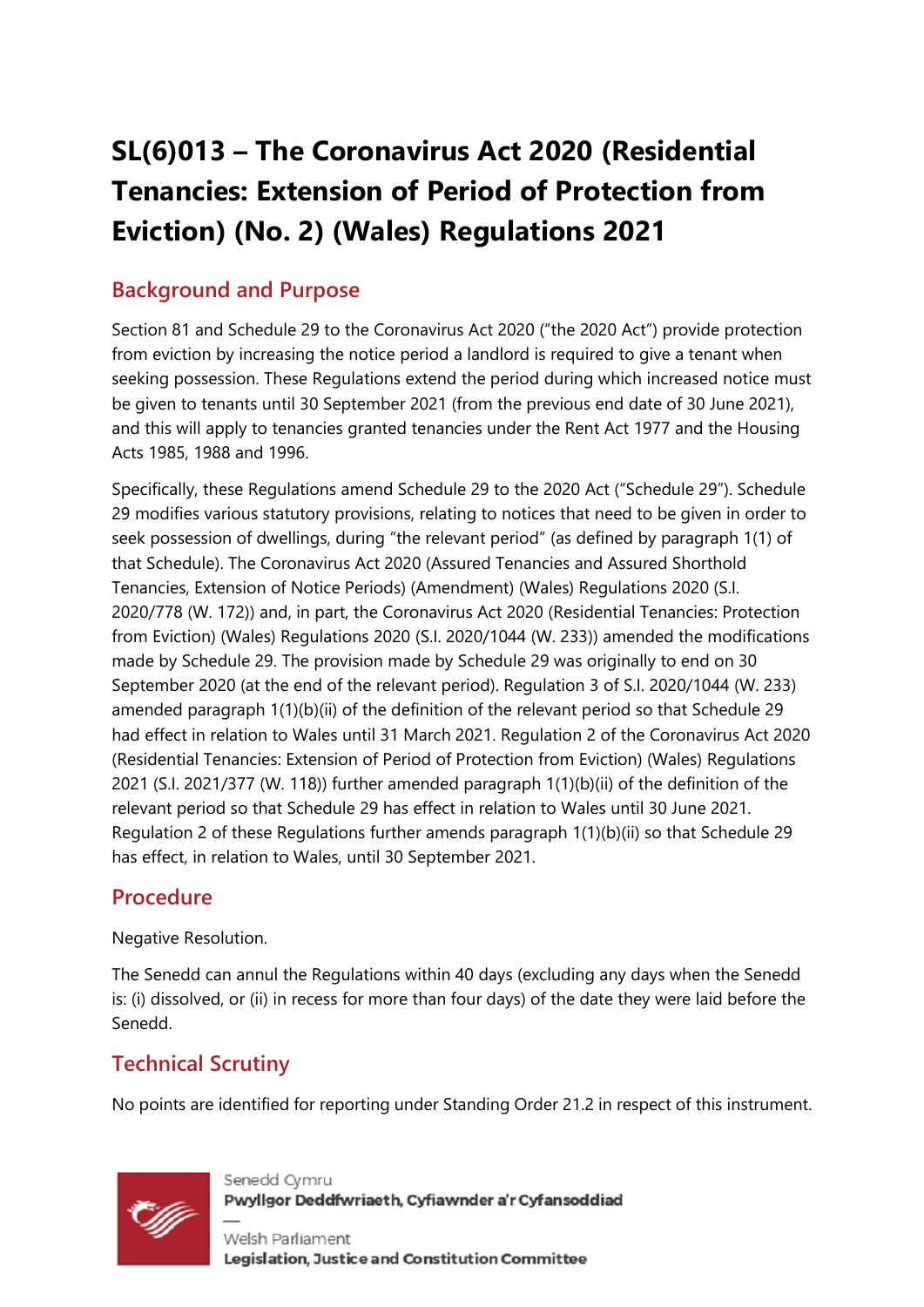### **Merits Scrutiny**

The following points are identified for reporting under Standing Order 21.3 in respect of this instrument.

#### **1. Standing Order 21.3(ii) – that it is of political or legal importance or gives rise to issues of public policy likely to be of interest to the Senedd**

We note the breach of the 21-day rule (i.e. the rule that 21 days should pass between the date a "made negative" instrument is laid before the Senedd and the date the instrument comes into force), and the explanation for the breach provided by Julie James MS, Minister for Climate Change, in a letter to the Llywydd dated 17 June 2021. In particular, we note the following in the letter:

*"In the light of the ongoing pandemic, and continuing uncertainties surrounding the impact of the new variants that have recently emerged, the Welsh Ministers have concluded that there remains an urgent need to ensure that the number of tenants under threat of eviction from their homes is kept as low as possible. Doing so will assist with the containment of Coronavirus, ease the burden on frontline staff, and ensure tenants are provided with appropriate support. The Regulations make an important contribution to meeting that urgent need. In order to ensure that the provisions of Schedule 29 continue to apply after 30 June, the Regulations come into force on 30 June."*

#### **2. Standing Order 21.3(ii) – that it is of political or legal importance or gives rise to issues of public policy likely to be of interest to the Senedd**

These Regulations engage a landlord's rights under Article 1 Protocol 1 of the European Convention on Human Rights ("A1P1"). The Committee note that the Regulations will only extend the relevant period for a specified period (up to 30 September 2021).

We note the Welsh Government's justification for any potential interference with human rights. In particular, we note the following paragraph in the Explanatory Memorandum:

Paragraph 4.4 states *"continued longer notice periods should mean fewer people evicted into homelessness, or being at risk of eviction into homelessness. If a person becomes homeless, their potential vulnerability to the virus and the likelihood of them spreading it is increased further ("containing and slowing the virus").* 

*Since the time when the relevant period was last extended, there have been significant and continuing improvements made in relation to the virus and the public health situation no longer remains critical in the same way. The rate at which the virus is now circulating in the community means that delaying evictions is currently unlikely to be playing a significant role in controlling the transmission of the virus. However, at the same time, there remains a considerable degree of uncertainty regarding the trajectory of the pandemic and in particular on the emergence of new variants. With increasing case rates in both Scotland and England, a third wave in Wales appears possible as* 



Senedd Cymru Pwyllgor Deddfwriaeth, Cyfiawnder a'r Cyfansoddiad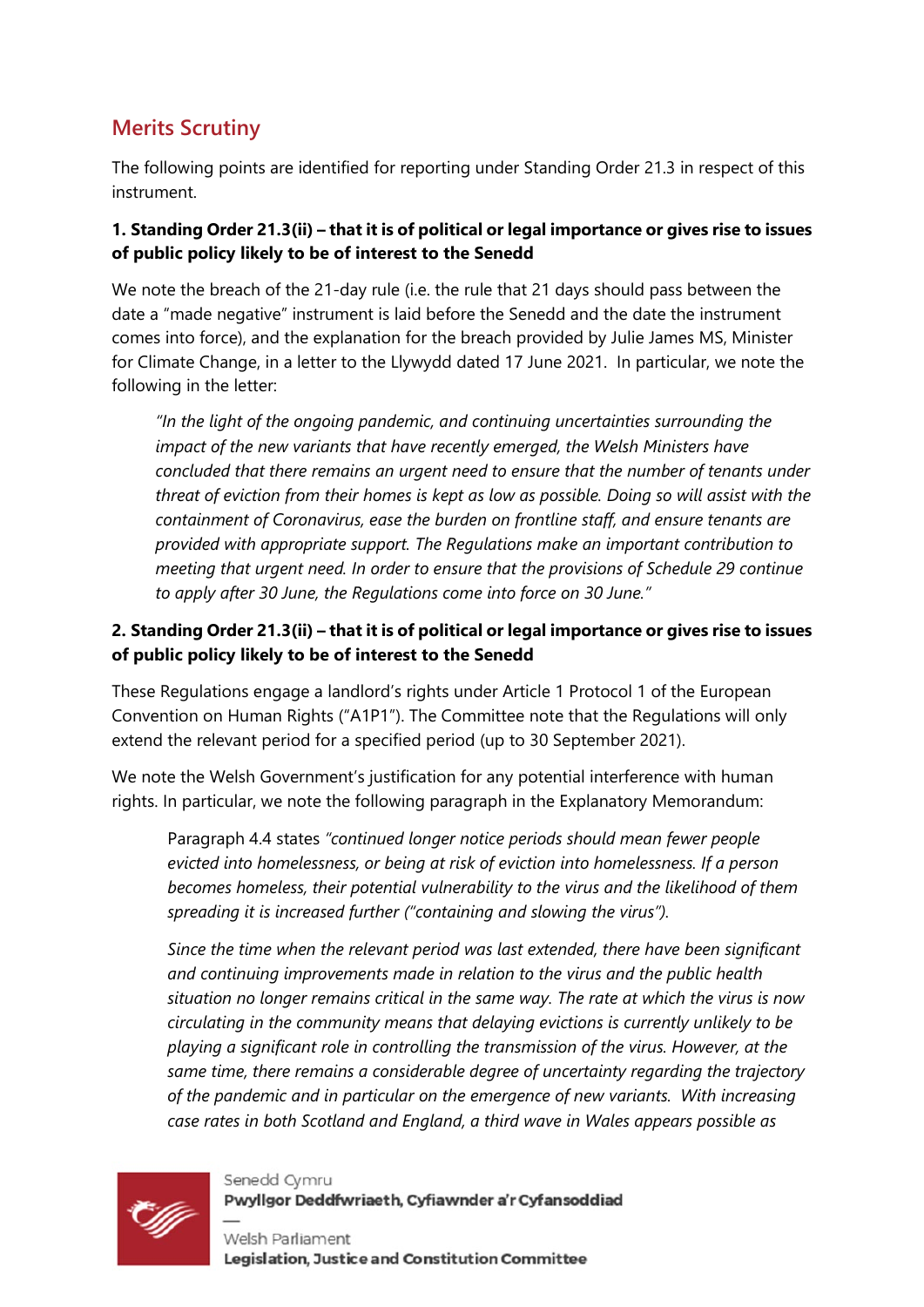*current evidence suggests that the most recent Delta variant is more transmissible than the previously dominant Alpha variant.*

*This uncertainty relates to transmissibility of new variants but more importantly, the likely effectiveness of the current vaccines in preventing serious illness and hospitalisations in relation to these variants. Although there is, at present, a high degree of optimism in relation to continued effectiveness of the vaccines, it will be some time yet before any degree of certainty is achieved. The protection provided by two doses against this Delta variant appears to be much greater than for one dose, and therefore protection from infection remains limited for many in the population at this point. In the meantime, the virus remains a threat to public health, which would be significantly exacerbated if a new wave of cases, or outbreaks in specific locations, were accompanied by a sudden wave of evictions and a resultant increase in homelessness. In these circumstances, taking continued action to limit the risk of a sudden spike in evictions so that public health continues to be protected, is considered proportionate."*

Taking the above comments into account, the Committee note that Landlords have already had restrictions imposed on them for a significant period of time. The restrictions originally contained in the Coronavirus Act in April 2020 were imposed on landlords until September 30 2020. Whilst the pandemic meant that it was considered proportionate to extend the "relevant period" on two previous occasions, the circumstances have since changed significantly and this has been reflected by legislation that has reduced the alert level for the whole of Wales to alert level 2. This has meant that restrictions in several sectors have been relaxed. For example, in the leisure industry, cinemas are now allowed to be open. Soft-play centres and gymnasiums have opened. Can the Welsh Government provide justification for the extended restrictions on Landlords, whilst restrictions in other areas have been lifted? The Welsh Government state in their Explanatory Memorandum that "*The rate at which the virus is now circulating in the community means that delaying evictions is currently unlikely to be playing a significant role in controlling the transmission of the virus*." In light of these comments in the Explanatory Memorandum, can the Welsh Government provide any evidence to the Committee which demonstrates that tenant evictions pose a greater health risk than allowing citizens to participate and attend other settings where restrictions have been lifted. The Committee consider that such evidence is necessary to demonstrate that the approach taken remains proportionate on grounds of human rights.

#### **3. Standing Order 21.3(ii) – that it is of political or legal importance or gives rise to issues of public policy likely to be of interest to the Senedd**

The Committee note that the Welsh Government have considered other options before deciding to extend the current restrictions for a further 3 months. Option B in the Explanatory Memorandum explores the possibility of taking a more graduated and proportionate action in relation to landlords given the improvement in the general picture of public health.

Paragraph 6.7 states:



Senedd Cymru Pwyllgor Deddfwriaeth, Cyfiawnder a'r Cyfansoddiad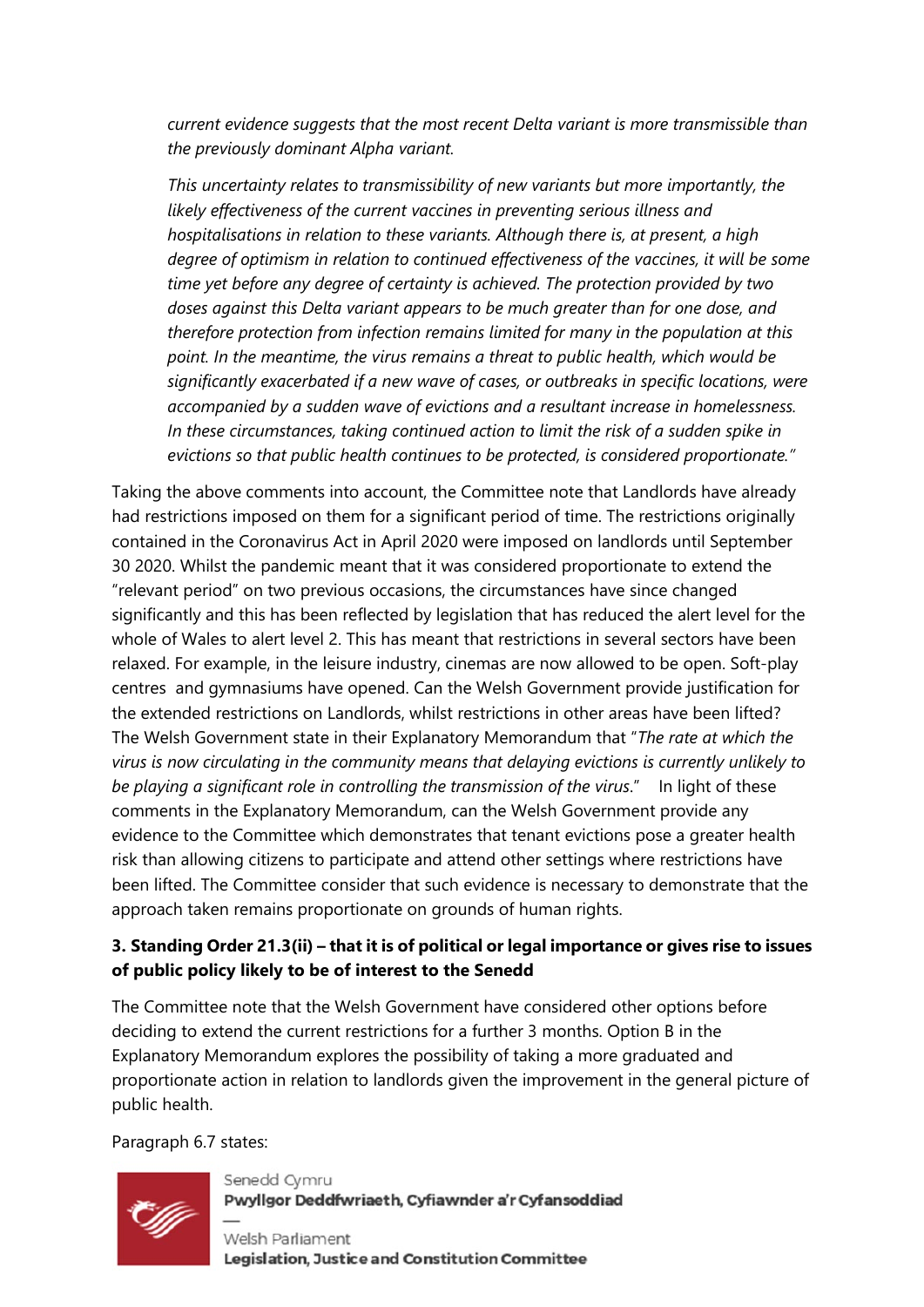*"… recognising that the public health situation has improved, there is an argument that it might be appropriate to start reducing notice periods back towards their pre-Covid length. Under this option, therefore, the regulations extending the relevant period would also reduce notice periods from their current six months to four months. For notices issued under section 21 of the Housing Act 1988, this would be the midpoint between the current six months' notice period and the pre-coronavirus period of two months. Although, this would still mean that a notice issued in June would expire after that issued in July, it would significantly reduce the extent of that differential and mean that the reversion to pre-Covid notice periods from September onwards would be more graduated."*

The Committee note that a more graduated approach has been taken in England (not dissimilar to the option considered above) to take into account the improvements made in the risks to public health and to apply a proportionate response to how landlords may evict their tenants. The legislation (The Coronavirus Act 2020 (Residential Tenancies: Protection from Eviction) (Amendment) (England) (No. 2) Regulations 2021) introduces a graduated approach. The Regulations in England are drafted in a way that reduces and tapers down the notice periods from 6 months to 2 or 4 months depending on the circumstances and whether they are fault or no fault evictions. The Explanatory Memorandum for the Regulations in England state that *"this is to ensure that the measures remain proportionate to the public health risks, and to mitigate the risk of a cliff-edge in protections that could encourage a spike in possession claims and create pressures for public services."*

The Committee note the options and reasons given in the Explanatory Memorandum and would like the Welsh Government to expand on and justify the legislative approach taken in these Regulations. Specifically, can the Welsh Government explain why it did not take a tapered approach similar to that in England.

#### **4. Standing Order 21.3(ii) – that it is of political or legal importance or gives rise to issues of public policy likely to be of interest to the Senedd**

We note there has been no formal consultation on these Regulations. In particular, we note the following paragraph in the Explanatory Memorandum:

*"Given the emergency, it has not been possible to conduct any consultation on these Regulations and there is no statutory requirement to do so. However, the Welsh Government has strong relationships with stakeholders from across the housing sector; bodies representing landlords have been informally engaged on the purpose and effect these Regulations."*

#### **5. Standing Order 21.3(ii) – that it is of political or legal importance or gives rise to issues of public policy likely to be of interest to the Senedd**

The Committee note that no regulatory impact assessment has been prepared for these Regulations and the Explanatory Memorandum states:



#### Senedd Cymru Pwyllgor Deddfwriaeth, Cyfiawnder a'r Cyfansoddiad